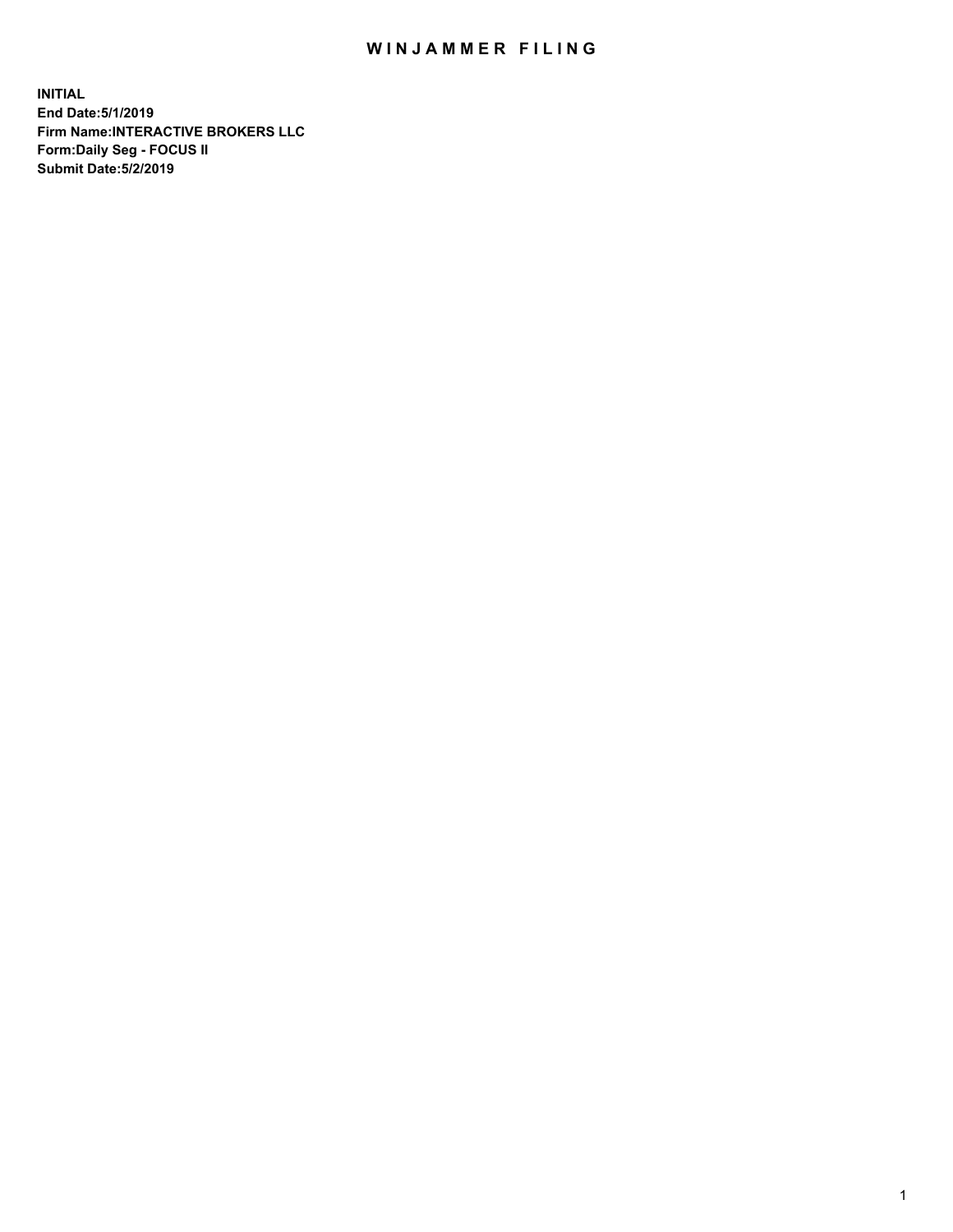**INITIAL End Date:5/1/2019 Firm Name:INTERACTIVE BROKERS LLC Form:Daily Seg - FOCUS II Submit Date:5/2/2019 Daily Segregation - Cover Page**

| Name of Company                                                                                                                                                                                                                                                                                                                | <b>INTERACTIVE BROKERS LLC</b>                                                                  |
|--------------------------------------------------------------------------------------------------------------------------------------------------------------------------------------------------------------------------------------------------------------------------------------------------------------------------------|-------------------------------------------------------------------------------------------------|
| <b>Contact Name</b>                                                                                                                                                                                                                                                                                                            | <b>James Menicucci</b>                                                                          |
| <b>Contact Phone Number</b>                                                                                                                                                                                                                                                                                                    | 203-618-8085                                                                                    |
| <b>Contact Email Address</b>                                                                                                                                                                                                                                                                                                   | jmenicucci@interactivebrokers.c<br>om                                                           |
| FCM's Customer Segregated Funds Residual Interest Target (choose one):<br>a. Minimum dollar amount: ; or<br>b. Minimum percentage of customer segregated funds required:% ; or<br>c. Dollar amount range between: and; or<br>d. Percentage range of customer segregated funds required between:% and%.                         | $\overline{\mathbf{0}}$<br>$\overline{\mathbf{0}}$<br>155,000,000 245,000,000<br>0 <sub>0</sub> |
| FCM's Customer Secured Amount Funds Residual Interest Target (choose one):<br>a. Minimum dollar amount: ; or<br>b. Minimum percentage of customer secured funds required:%; or<br>c. Dollar amount range between: and; or<br>d. Percentage range of customer secured funds required between:% and%.                            | $\overline{\mathbf{0}}$<br>$\mathbf 0$<br>80,000,000 120,000,000<br>0 <sub>0</sub>              |
| FCM's Cleared Swaps Customer Collateral Residual Interest Target (choose one):<br>a. Minimum dollar amount: ; or<br>b. Minimum percentage of cleared swaps customer collateral required:% ; or<br>c. Dollar amount range between: and; or<br>d. Percentage range of cleared swaps customer collateral required between:% and%. | $\overline{\mathbf{0}}$<br>$\underline{\mathbf{0}}$<br>0 <sub>0</sub><br>00                     |

Attach supporting documents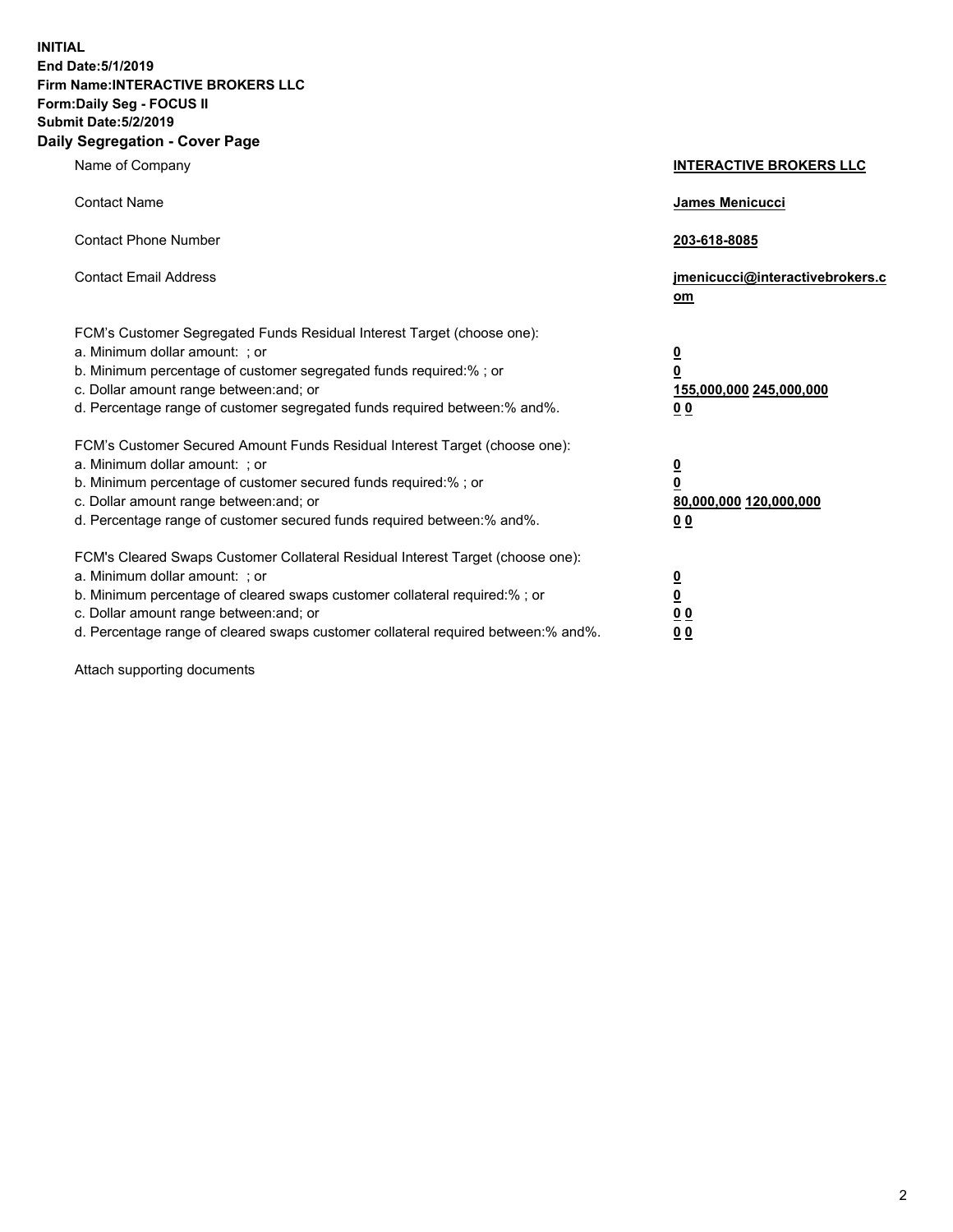## **INITIAL End Date:5/1/2019 Firm Name:INTERACTIVE BROKERS LLC Form:Daily Seg - FOCUS II Submit Date:5/2/2019 Daily Segregation - Secured Amounts**

|     | 2011, Ocgi ogation - Oceaned Anioanita                                                      |                                                            |
|-----|---------------------------------------------------------------------------------------------|------------------------------------------------------------|
|     | Foreign Futures and Foreign Options Secured Amounts                                         |                                                            |
|     | Amount required to be set aside pursuant to law, rule or regulation of a foreign            | $0$ [7305]                                                 |
|     | government or a rule of a self-regulatory organization authorized thereunder                |                                                            |
| 1.  | Net ledger balance - Foreign Futures and Foreign Option Trading - All Customers             |                                                            |
|     | A. Cash                                                                                     | 431,316,854 [7315]                                         |
|     | B. Securities (at market)                                                                   | $0$ [7317]                                                 |
| 2.  | Net unrealized profit (loss) in open futures contracts traded on a foreign board of trade   | 14,927,470 [7325]                                          |
| 3.  | Exchange traded options                                                                     |                                                            |
|     | a. Market value of open option contracts purchased on a foreign board of trade              | 41,500 [7335]                                              |
|     | b. Market value of open contracts granted (sold) on a foreign board of trade                | -12,931 [7337]                                             |
| 4.  | Net equity (deficit) (add lines 1. 2. and 3.)                                               | 446,272,893 [7345]                                         |
| 5.  | Account liquidating to a deficit and account with a debit balances - gross amount           | 3,190 [7351]                                               |
|     | Less: amount offset by customer owned securities                                            | 0 [7352] 3,190 [7354]                                      |
| 6.  | Amount required to be set aside as the secured amount - Net Liquidating Equity              | 446,276,083 [7355]                                         |
|     | Method (add lines 4 and 5)                                                                  |                                                            |
| 7.  | Greater of amount required to be set aside pursuant to foreign jurisdiction (above) or line | 446,276,083 [7360]                                         |
|     | 6.                                                                                          |                                                            |
|     | FUNDS DEPOSITED IN SEPARATE REGULATION 30.7 ACCOUNTS                                        |                                                            |
| 1.  | Cash in banks                                                                               |                                                            |
|     | A. Banks located in the United States                                                       | 78,230,797 [7500]                                          |
|     | B. Other banks qualified under Regulation 30.7                                              | 0 [7520] 78,230,797 [7530]                                 |
| 2.  | Securities                                                                                  |                                                            |
|     | A. In safekeeping with banks located in the United States                                   | 412,654,480 [7540]                                         |
|     | B. In safekeeping with other banks qualified under Regulation 30.7                          | 0 [7560] 412,654,480 [7570]                                |
| 3.  | Equities with registered futures commission merchants                                       |                                                            |
|     | A. Cash                                                                                     | $0$ [7580]                                                 |
|     | <b>B.</b> Securities                                                                        | $0$ [7590]                                                 |
|     | C. Unrealized gain (loss) on open futures contracts                                         | $0$ [7600]                                                 |
|     | D. Value of long option contracts                                                           | $0$ [7610]                                                 |
|     | E. Value of short option contracts                                                          | 0 [7615] 0 [7620]                                          |
| 4.  | Amounts held by clearing organizations of foreign boards of trade                           |                                                            |
|     | A. Cash                                                                                     | $0$ [7640]                                                 |
|     | <b>B.</b> Securities                                                                        | $0$ [7650]                                                 |
|     | C. Amount due to (from) clearing organization - daily variation                             | $0$ [7660]                                                 |
|     | D. Value of long option contracts                                                           | $0$ [7670]                                                 |
|     | E. Value of short option contracts                                                          | 0 [7675] 0 [7680]                                          |
| 5.  | Amounts held by members of foreign boards of trade                                          |                                                            |
|     | A. Cash                                                                                     | 75,230,490 [7700]                                          |
|     | <b>B.</b> Securities                                                                        | $0$ [7710]                                                 |
|     | C. Unrealized gain (loss) on open futures contracts                                         | 4,431,844 [7720]                                           |
|     | D. Value of long option contracts                                                           | 41,500 [7730]                                              |
|     | E. Value of short option contracts                                                          | <mark>-12,931</mark> [7735] <mark>79,690,903</mark> [7740] |
| 6.  | Amounts with other depositories designated by a foreign board of trade                      | <u>0</u> [7760]                                            |
| 7.  | Segregated funds on hand                                                                    | $0$ [7765]                                                 |
| 8.  | Total funds in separate section 30.7 accounts                                               | 570,576,180 [7770]                                         |
| 9.  | Excess (deficiency) Set Aside for Secured Amount (subtract line 7 Secured Statement         | 124,300,097 [7380]                                         |
|     | Page 1 from Line 8)                                                                         |                                                            |
| 10. | Management Target Amount for Excess funds in separate section 30.7 accounts                 | 80,000,000 [7780]                                          |
| 11. | Excess (deficiency) funds in separate 30.7 accounts over (under) Management Target          | 44,300,097 [7785]                                          |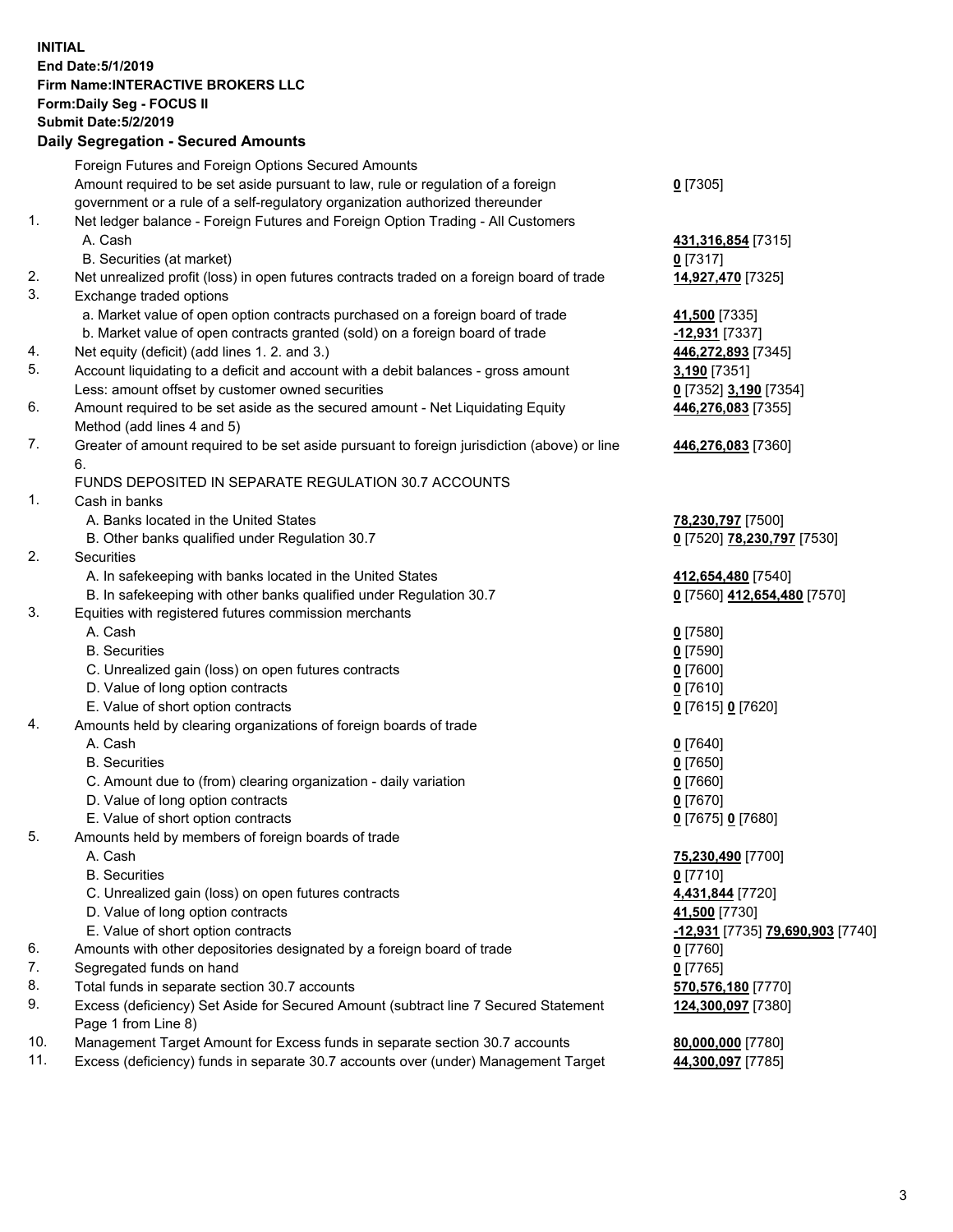| <b>INITIAL</b> |                                                                                     |                           |
|----------------|-------------------------------------------------------------------------------------|---------------------------|
|                | End Date: 5/1/2019                                                                  |                           |
|                | <b>Firm Name: INTERACTIVE BROKERS LLC</b>                                           |                           |
|                | Form: Daily Seg - FOCUS II                                                          |                           |
|                | <b>Submit Date: 5/2/2019</b>                                                        |                           |
|                | Daily Segregation - Segregation Statement                                           |                           |
|                | SEGREGATION REQUIREMENTS(Section 4d(2) of the CEAct)                                |                           |
| 1.             | Net ledger balance                                                                  |                           |
|                | A. Cash                                                                             | 3,751,399,918 [7010]      |
|                | B. Securities (at market)                                                           | $0$ [7020]                |
| 2.             | Net unrealized profit (loss) in open futures contracts traded on a contract market  | 13,701,369 [7030]         |
| 3.             | Exchange traded options                                                             |                           |
|                | A. Add market value of open option contracts purchased on a contract market         | 142,941,071 [7032]        |
|                | B. Deduct market value of open option contracts granted (sold) on a contract market | -212,607,725 [7033]       |
| 4.             | Net equity (deficit) (add lines 1, 2 and 3)                                         | 3,695,434,633 [7040]      |
| 5.             | Accounts liquidating to a deficit and accounts with                                 |                           |
|                | debit balances - gross amount                                                       | 1,210,760 [7045]          |
|                | Less: amount offset by customer securities                                          | 0 [7047] 1,210,760 [7050] |
| 6.             | Amount required to be segregated (add lines 4 and 5)                                | 3,696,645,393 [7060]      |
|                | FUNDS IN SEGREGATED ACCOUNTS                                                        |                           |
| 7.             | Deposited in segregated funds bank accounts                                         |                           |
|                | A. Cash                                                                             | 445,755,413 [7070]        |
|                | B. Securities representing investments of customers' funds (at market)              | 2,211,835,670 [7080]      |
|                | C. Securities held for particular customers or option customers in lieu of cash (at | $0$ [7090]                |
|                | market)                                                                             |                           |
| 8.             | Margins on deposit with derivatives clearing organizations of contract markets      |                           |
|                | A. Cash                                                                             | 3,925,527 [7100]          |
|                | B. Securities representing investments of customers' funds (at market)              | 1,283,577,734 [7110]      |
|                | C. Securities held for particular customers or option customers in lieu of cash (at | $0$ [7120]                |
|                | market)                                                                             |                           |
| 9.             | Net settlement from (to) derivatives clearing organizations of contract markets     | 23,317,570 [7130]         |
| 10.            | Exchange traded options                                                             |                           |
|                | A. Value of open long option contracts                                              | 142,763,328 [7132]        |
|                | B. Value of open short option contracts                                             | -212,677,774 [7133]       |
| 11.            | Net equities with other FCMs                                                        |                           |
|                | A. Net liquidating equity                                                           | $0$ [7140]                |
|                | B. Securities representing investments of customers' funds (at market)              | 0 [7160]                  |
|                | C. Securities held for particular customers or option customers in lieu of cash (at | $0$ [7170]                |
|                | market)                                                                             |                           |
| 12.            | Segregated funds on hand                                                            | $0$ [7150]                |
| 13.            | Total amount in segregation (add lines 7 through 12)                                | 3,898,497,468 [7180]      |
| 14.            | Excess (deficiency) funds in segregation (subtract line 6 from line 13)             | 201,852,075 [7190]        |
| 15.            | Management Target Amount for Excess funds in segregation                            | 155,000,000 [7194]        |
| 16.            | Excess (deficiency) funds in segregation over (under) Management Target Amount      | 46,852,075 [7198]         |

Excess